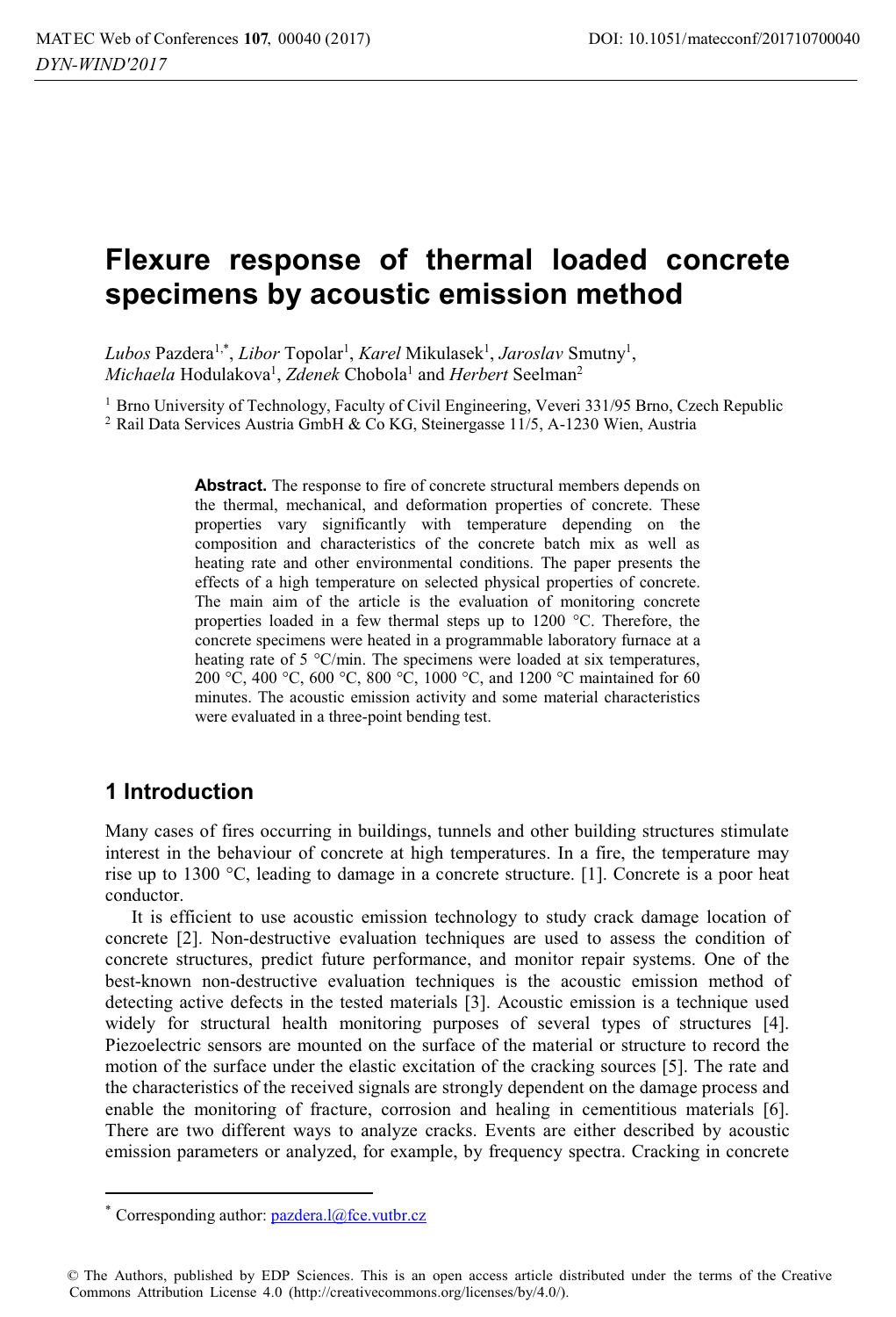is a major problem in the design and durability of concrete structures. Various experimental methods have already been employed to detect the fracture process [7].

As a non-destructive method, acoustic emission can often be used to detect a failure at a very early stage of damage, long before a structure completely fails [8]. The article presents an experiment analysing the acoustic emission signals from the three-point bend testing of thermal loaded concrete specimens. Quantitative acoustic emission techniques were used to measure the micro fracture properties [9].

In engineering applications, active defects are a major hidden danger of structure security. The origin of micro-cracks in specimens is detected by using acoustic emission techniques with data samples collected, and, subsequently, the typical acoustic emission data acquired through experiment analyzed by using frequency spectra and other techniques. [10].

The frequency spectra of the recorded waveforms were obtained by Fast Fourier Transform [11]. The signals represented in the time domain can be investigated in other domains such as the frequency domain or the time–frequency domain. The Fourier transform clearly shows the natural frequency of the signals [12].

There are changes expected if concrete is heated up to [13]

| 200 °C  | slow capillary water loss and reduction in cohesive forces as water expand,                                   |  |  |  |  |  |  |
|---------|---------------------------------------------------------------------------------------------------------------|--|--|--|--|--|--|
|         | ettringite dehydration, C-S-H gel dehydration, gypsum decomposition                                           |  |  |  |  |  |  |
|         | $(CaSO4 2H2O)$ , physically bound water loss                                                                  |  |  |  |  |  |  |
| 400 °C  | break up of some siliceous aggregates (flint),                                                                |  |  |  |  |  |  |
| 600 °C  | portlandite decomposition Ca(OH) <sub>2</sub> $\rightarrow$ CaO + H2O, quartz phase change $\beta$ - $\alpha$ |  |  |  |  |  |  |
|         | in aggregates and sands                                                                                       |  |  |  |  |  |  |
| 800 °C  | second phase of the C-S-H decomposition, formation of $\beta$ -C <sub>2</sub> S                               |  |  |  |  |  |  |
| 1000 °C | dolomite decomposition calcite decomposition $CaCO3 \rightarrow CaO + CO2$ , carbon                           |  |  |  |  |  |  |
|         | dioxide release, ceramic binding initiation which replaces hydraulic bonds                                    |  |  |  |  |  |  |
| 1200 °C | basalt melting                                                                                                |  |  |  |  |  |  |

over 1200 °C total decomposition of concrete, melting.

### **2 Experimental set-up**

The three-point bending tests were performed on notched beams of cross section 100 mm  $\times$ 100 mm and length 400 mm (notch depth of 33 mm was placed in centre) as shown in Fig. 1. The beams were made from cement CEM I 42.5R of 345 kg/m<sup>3</sup>, sand 0/4 of 848 kg/m<sup>3</sup>, coarse aggregate 8/16 of 980 kg/m<sup>3</sup>, water of 160 kg/m<sup>3</sup> and super-plasticizer of 3 kg/m<sup>3</sup>. The specimens of common temperature were heated at a heating rate of 5 °C/min up to a defined temperature maintained for 60 minutes and then placed in a room with a normal temperature. The defined temperatures were 200 °C, 400 °C, 600 °C, 800 °C, 1000 °C, and 1200 °C. The beams were loaded at a constant rate of extension until destruction [14]. In the sequel, the groups of specimens are marked by the corresponding temperatures, i.e. 200 °C is marked 200 and so on.

The fracture tests were carried out using a Heckert FPZ 100/1 testing machine within a range from 0 to 10 kN at a laboratory of the Institute of Building Testing, Faculty of Civil Engineering, Brno University of Technology [15]. Two identical rigid metallic cylindrical supporting rollers and one loading ball were used for performing the three-point bending test. The distance of the supporting roller–specimen contact point from the centre of the beam was 300 mm. The loading was applied to a ball at the top-middle zone of the specimen in order to achieve bending. A load-deflection diagram, which was used to calculate the elasticity modulus of the first part of the diagram, and of the effective fracture toughness, was recorded using an HBM SPIDER 8 device [16].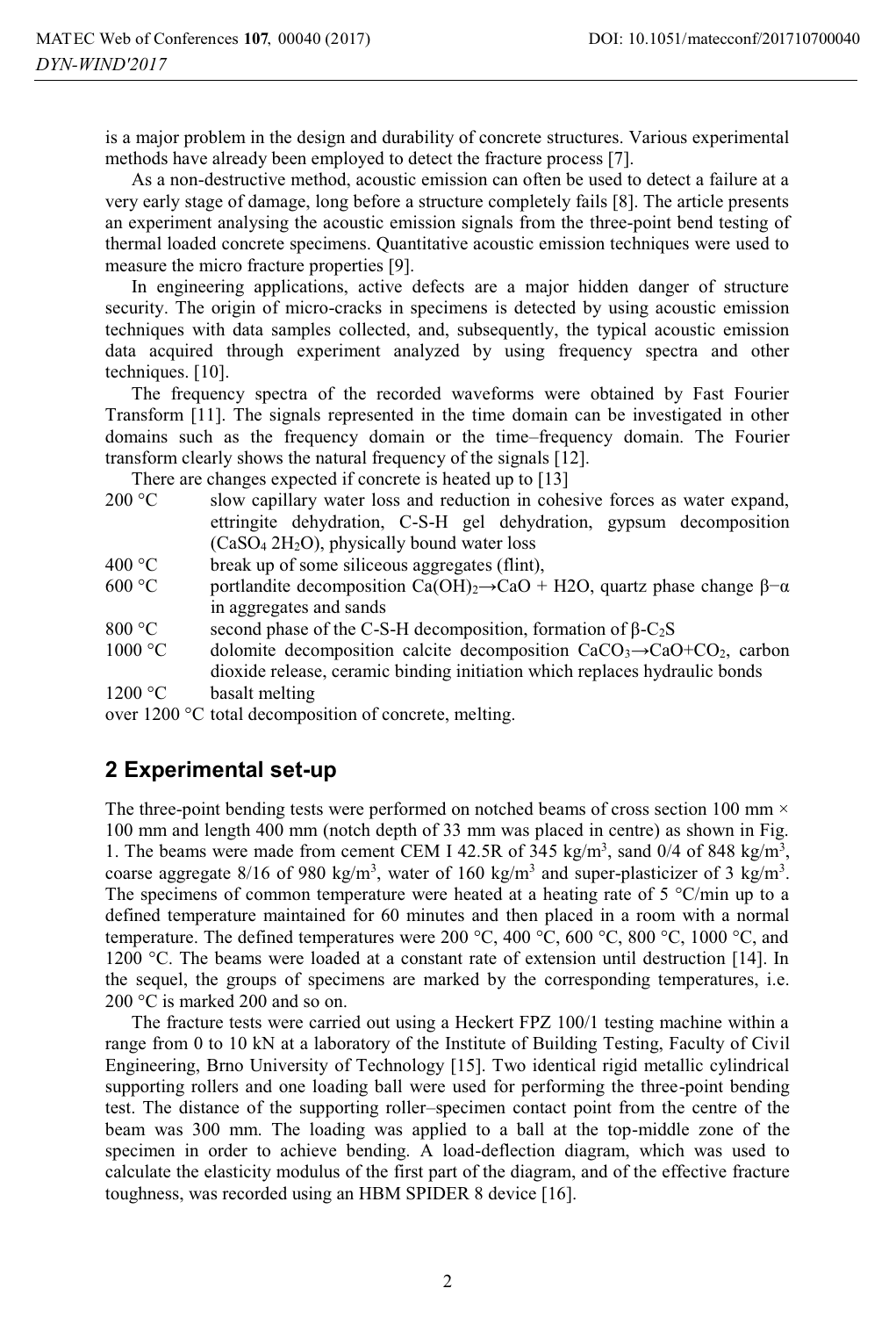An acoustic emission measuring system XEDO made by DAKEL (Czech Republic) was used for the acoustic emission measurements. This system consisted of eight channels. The guard sensor eliminated mechanical and electrical noise. In this study, four acoustic type MIDI emission sensors (made by DAKEL) were used all having identical frequency ranges attached to the surface by beeswax [17]. Each sensor has a diameter of 6 mm, height of 6.3 mm its advantage being small sensor & exciter, compact full metal case, low noise, higher wear hardness and high frequency range. The sensors were placed around the expected location of the fracture process zone (Fig. 1).



**Fig. 1.** Experimental set up.

A specimen was held in pressure and the acoustic emission sensors were placed in three different places as shown in Fig. 1. The acoustic emission measurement started after preloading the specimen. The "continuous" acoustic emission parameters such as acoustic emission energy, count etc. and some events were recorded. The signals (events) recorded were analyzed after finishing the experiment (off-line) by fast Fourier transform.

# **3 Results**

Fig. 2 shows the shapes of stress and strength curves depending on the deformation and elongation respectively for each sample group. For the 20, 200, 400, and 600 sample groups, the curve shapes are similar showing a diminishing maximum strength with growing temperature. The shift of the maximum strength to higher elongations means a higher modulus of elasticity. For the remaining samples, that is, those exposed to temperatures higher that 600 °C, the curve shapes are substantially different. Thus, from this temperature on, the changes of the concrete structure are very marked.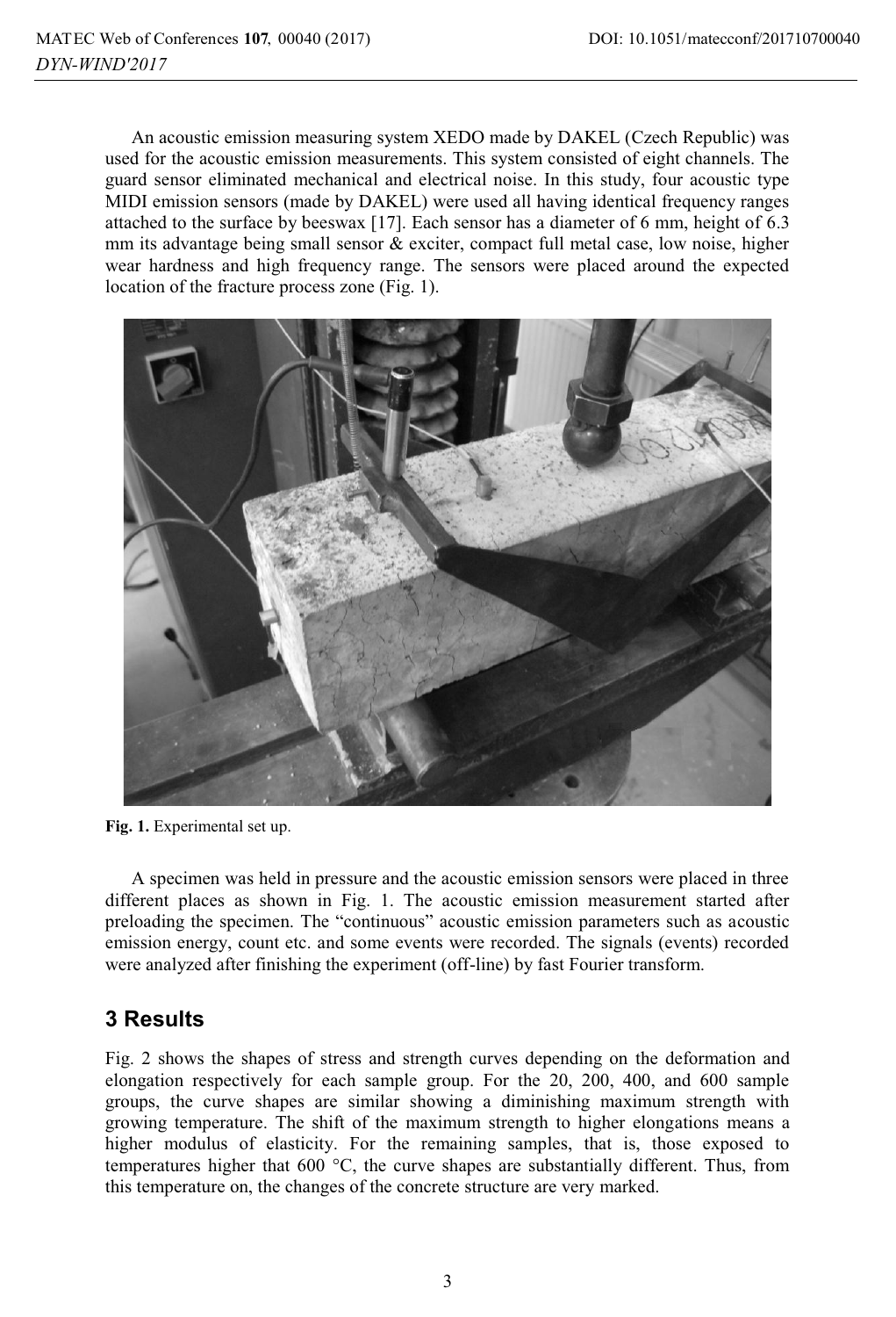

**Fig. 2.** The graph dependence of force on displacement of the three-point bending test of seven types of specimens.



**Fig. 3.** The graph dependence of cumulative acoustic emission activity on loading of the three-point bending test of seven types of specimens degraded different temperature (in legend).

Fig. 3 shows the acoustic emission activity curve depending on the loading force for each sample group. In samples exposed to temperatures of up to 800 °C, the acoustic emission activity curves are of a very similar nature. Samples 20 and 200 show the possibility of a standard use for building purposes, particularly, with the curve shapes being much the same with growing strength. As can be seen in Fig. 3, the acoustic emission activity sharply increases at approximately the half of the maximum strength.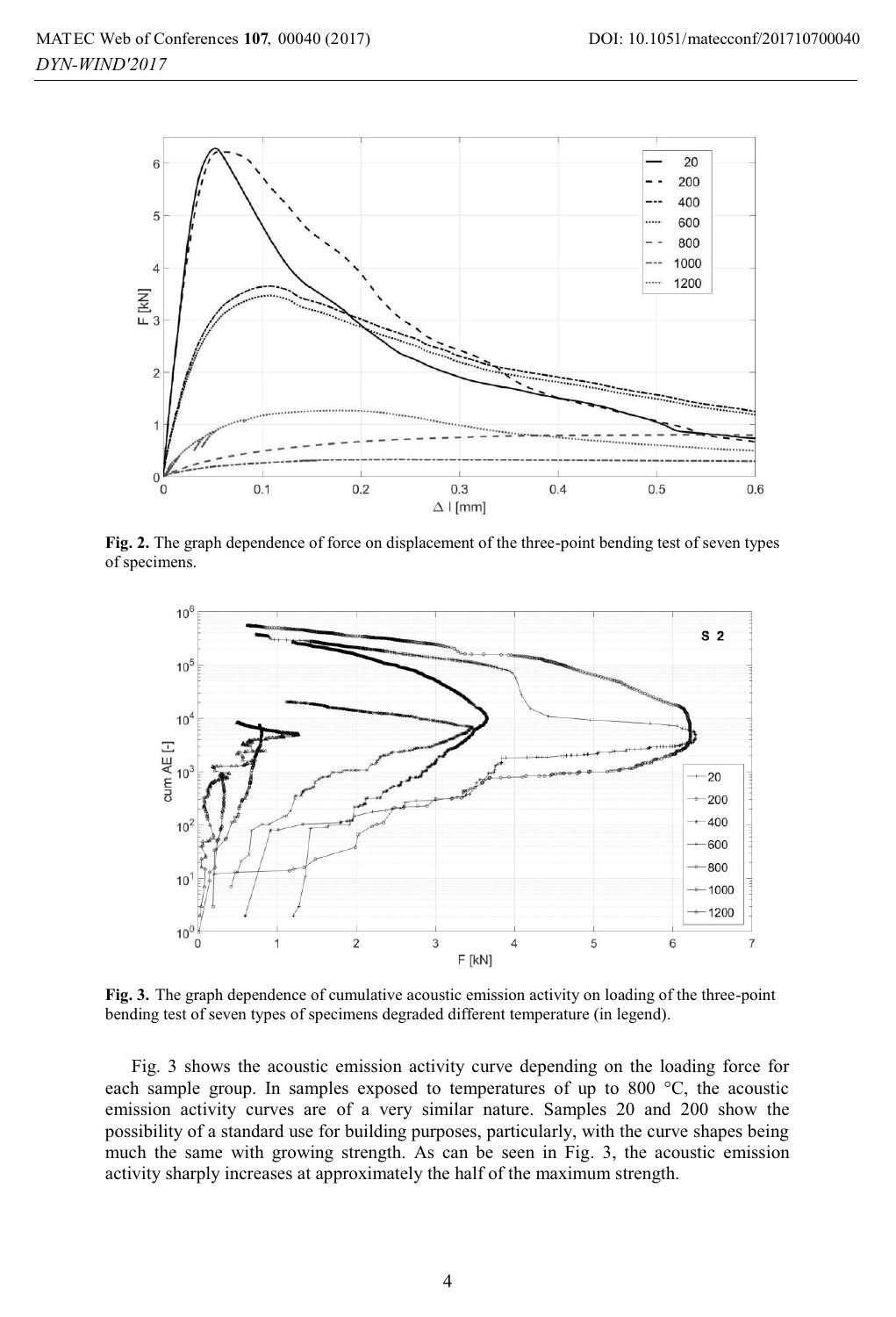

**Fig. 4.** Compressive strength  $f_c$  and flexural bending strength  $f_{ct}$  of specimens degraded different temperature *T*.

Fig. 4 shows the compressive strength and flexural bending strength depending on degradation temperature. The decreasing values of both strengths up to 1000 °C is obvious.



**Fig. 5.** Acoustic emission amplitude *AAE* (left) and acoustic emission energy *EAE* of specimens degraded different temperature *T*.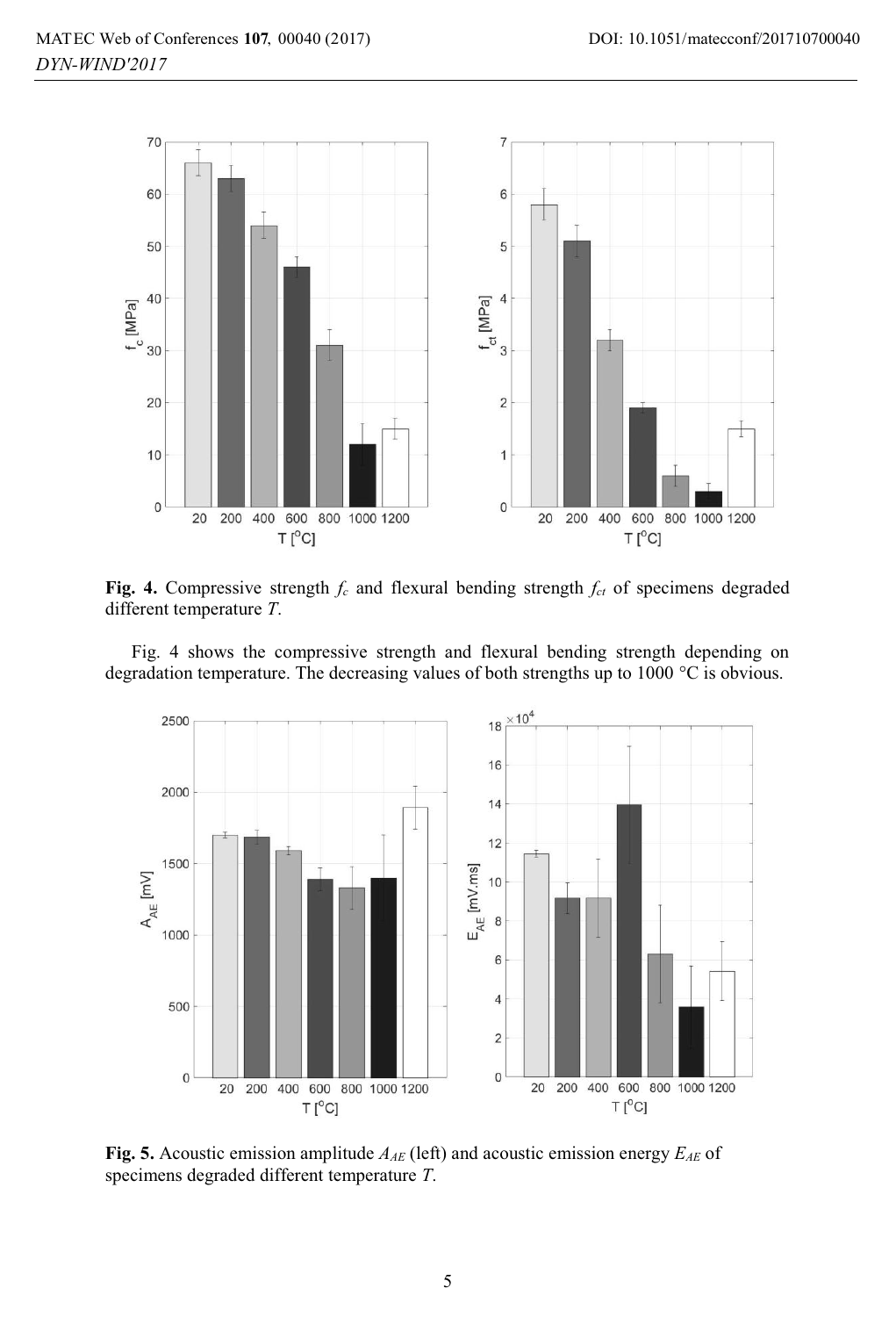| <b>Specimens</b><br>Degraded<br>temperature<br>[°C] | 20  | 200 | 400 | 600            | 800 | 1000 | 1200 |
|-----------------------------------------------------|-----|-----|-----|----------------|-----|------|------|
| <b>Number of events</b><br>Average                  | 140 | 114 | 180 | 68             | 67  | 20   | 86   |
| <b>Number of events</b><br>deviation                | 5   | 6   | 15  | $\overline{4}$ | 7   | 6    | 5    |

**Table 1.** Acoustic emission events of temperature degraded specimens

The evaluation of the acoustic emission activities of the monitored specimens being rather sophisticated, the graph as shown in Figure 3 can actually only be correctly interpreted by acoustic emission experts with long previous experience. This is the reason why the graphs in Figure 5 have been created for clearer presentation. The average acoustic emission amplitude is decreasing for specimens degraded in the temperature range of 600 °C to 1000 °C, but higher at a degraded temperature of 1200 °C. The material changes are different from a temperature of 800 °C. Acoustic emission energy in Fig. 5 has a shape similar to the compressive strength and flexural bending strength in Fig. 4. A similar result of the number of acoustic emission events is in Table 1, where the progress is similar to the common parameters in Fig. 4.

#### **4 Conclusion**

The acoustic emission method provides a detailed description of the behaviour of a sample under load. Monitoring its activity with as the loading strength grows makes it possible to determine by Figure 3 the limit amount of the acoustic emission energy released after which structure deformations can be expected  $-1000$  °C in our case. Its great advantage is that the amount of the energy released can be determined during the loading.

The behaviour of a sample in a loading temperature over 600  $^{\circ}$ C is already very difficult to follow, as the sample structure is no longer compact. Note that the samples were measured at a temperature of 20 °C being previously heated to the desired temperature and then cooled down as described earlier.

The experiment describes the sample state under an extreme load such as a fire. After subsequent measurements, the behaviour of new mixes under an extreme temperature load can be defined in terms of the internal energy of the structure, which can be detected by the acoustic emission method very well. The data acquired can be employed to advantage in mathematical models to describe the behaviour of structures.

This paper has been written under the project GAČR No.16-02261S supported by Czech Science Foundation and the project No. LO1408 "AdMaS UP - Advanced Materials, Structures and Technologies", supported by Ministry of Education, Youth and Sports under the "National Sustainability Programme I" and under the projects No. FAST-S-16-2967 and No. FAST-J-17-4554 and No. FAST-S-16-2967 both supported by the Brno University of Technology.

#### **References**

- 1. X.H. Wang, J.J. Xiang, H.W. Hu, W. Xie, X.B. Li, *Ultrasonics*, **60** (2015)
- 2. K. Ohno, K. Uji, A. Ueno, M. Ohtsu, *Construction and Building Materials*, **67**, SI (2014)